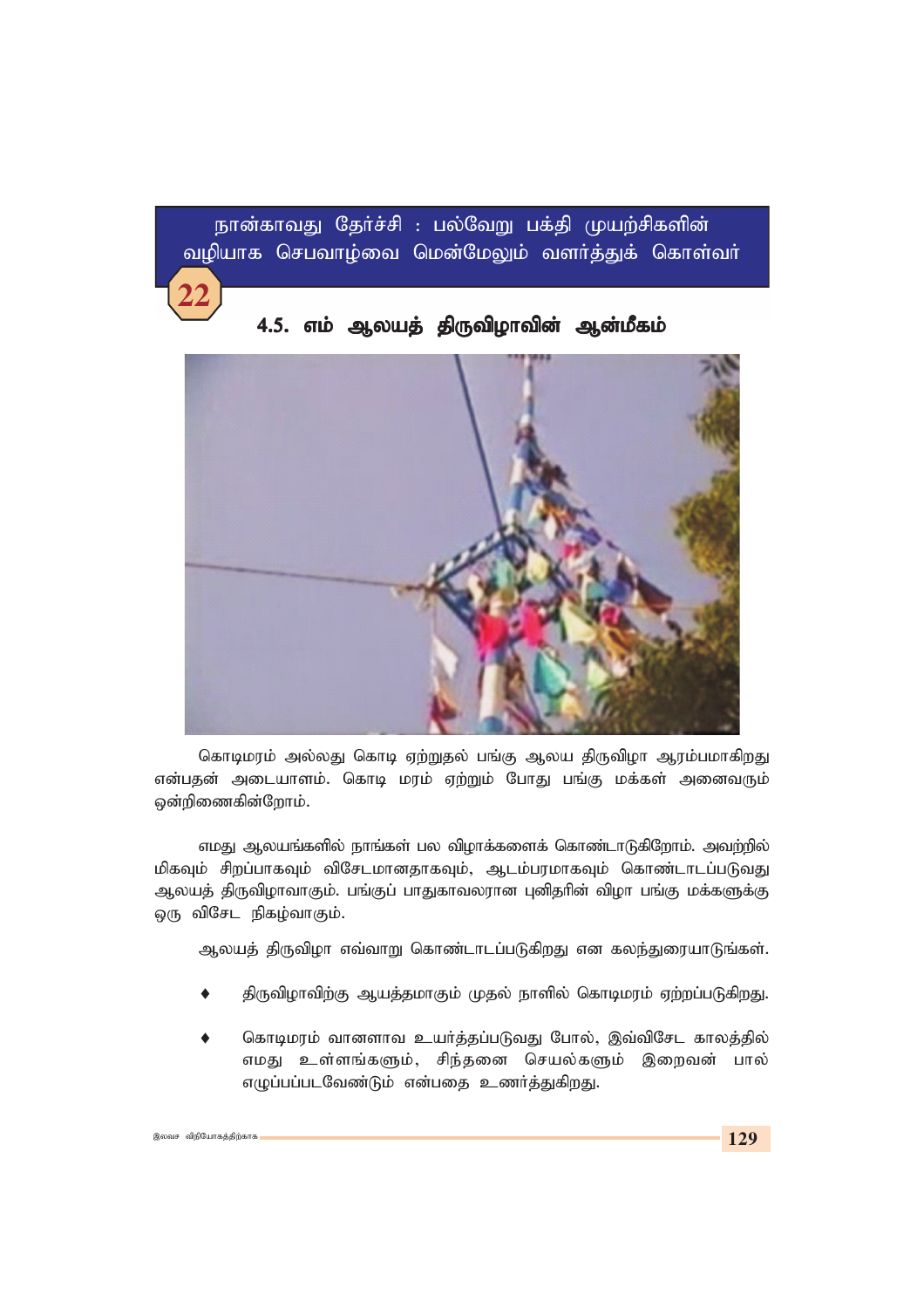- பங்கிலுள்ள கத்தோலிக்க குடும்பங்கள் ஒன்று சேர்ந்து, ஒற்றுமையின் அடையாளமாக அர்த்தமுள்ள முறையில் பக்தி மரியாதையுடன் இதில் பங்கு கொள்ளுகிறோம்.
- இது ஒரு திருவழிபாட்டுச் செயல் அல்ல. ஆயினும் இதன்வழியாக பங்குப் பாதுகாவலரின் திருவிழாவை முன்னிட்டு இடம்பெறப்போகும் அனைத்து திருவழிபாட்டுச் செயல்களுக்கும் எமக்கு அழைப்பு விடப்படுகிறது.
- பங்குப் பாதுகாவலரின் திருவிழா பங்கு மக்கள் அனைவருக்கும் ஓர் புனிதமான காலமாகும். இக்காலத்தில் தியாகச் செயல்களில் ஈடுபடுதல், தானதர்மம் கொடுத்தல் என்பனவும் ஆன்மீக வாழ்வை வளம்படுத்த உதவுகிறது.

*cz;ikapy; nfhbkuk; gw;wpa tpsf;fk; vd;dntd;why;> Kd;ida* காலங்களில் மறைபரப்பு நாடுகளில் பங்கு மக்களைச் சந்திக்கக் குருவானவர் ஒருவா் குறிப்பிட்ட ஒரு பங்கிற்கு வருவது இரண்டு அல்லது மூன்று மாதங்களுக்கு ஒரு முறையாகும். குருவானவரின் வரவை அடையாளப்படுத்த உயர்ந்த ஒரு மரத்தில் கொடி உயர்த்தப்படுவது அக்கால வழக்கமாக இருந்து வந்துள்ளது. இவ்வாறு பங்கிற்கு வந்த குருவானவா் பங்கில் ஓாிரு வாரங்கள் தங்கி இறை மக்களின் ஆன்ம தேவைகளைக் கவனித்து அருட்சாதனங்களை வழங்கி, மக்களின் ஆன்ம வாழ்வுக்கு உரமூட்டுவார். அந்நாட்களில், பங்கின் ஆலயத்தை அர்ப்பணித்துள்ள புனிதரின் அல்லது புனிதையின் திருவிழாவை நடாத்தி வைப்பார். எனவே இக்காலம் பங்கு மக்களுக்குத் திருவிழாக் காலமாகும்.

இங்கு பங்குகளில் ஆலய விழாவிற்கான கொடி ஏற்றத்தின் போது குடும்பங்களால் பரித்தியாகம் செய்யப்பட்ட கொடிகள் கொடிக் கயிற்றில் கட்டப்பட்டு பங்கு மக்கள் அனைவரதும் ஒற்றுமையையும், அவர்கள் ஒன்றுபட்டுச் செய்யும் திருவிழா என்பதையும் அடையாளமாகக் காட்டுகின்றது.

# செயற்பா**டு**

- வகுப்பைச் சிறு குழுக்களாகக் கலந்துரையாடலில் ஈடுபடுத்தவும்.
- கொடிமரம் ஏற்றுவது பங்குமக்களின் ஆன்மீகத்தை வளர்க்கும் சடங்கு என்பதை கலந்துரையாடுக.
- போட்டி பொறாமையை விடுத்து ஒன்றுபட்டு அனைவரும் எவ்வாறு செயற்படலாம் என்பதை ஆராய்க.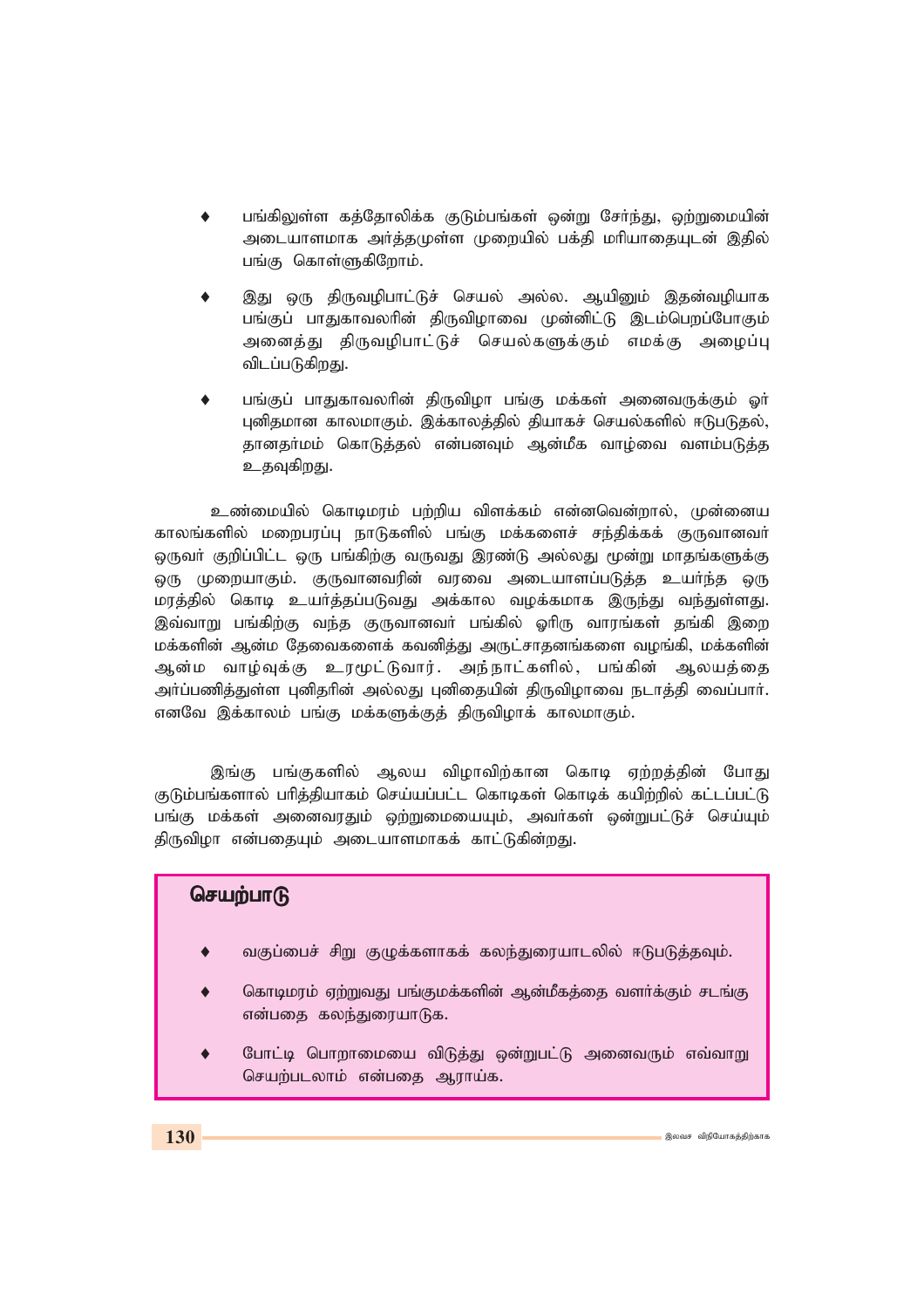## திருவிழா ஆயத்தங்கள் :-

- வருடாந்தம் ஆலயத் திருவிழாவின் போது பங்குக் குரு அல்லது அவர் மூலம் ஒழுங்கு செய்யப்பட்ட குருக்கள் அல்லது அருட் சகோதரர்கள் வீடுகளைத் தரிசித்துப் பங்குமக்களின் ஆன்மீக தேவைகளைப் பற்றி ஆராய்வா். குழுக்களாகப், பெற்றோர், இளைஞர்கள், பிள்ளைகள், மறை ஆசிரியர்கள் என அவரவா் தேவைக்கேற்பக் கருத்தரங்குகள் ஒழுங்கு செய்து நடாத்தப்படும்.
- கொடிமரம் ஏற்றிய நாள் முதல் தொடர்ந்து ஒன்பது நாட்கள் நவநாள் நடைபெறும் (சில இடங்களில் நடைமுறைக் காரணங்களுக்காக 9/5/3 நாட்கள் எனவம் இடம்பெறலாம்). நவநாட்களின் போகு செபமாலை செபிக்கப்பட்டுப் புனிதரின் அல்லது புனிதையின் வாழ்க்கைச் சரிதையை வெளிப்படுத்தி அதன்மூலம் எமக்கும் வரம் வேண்டும் பிரார்த்தனையும் செபிக்கப்படும். இறுதியில் நவநாளில் திரு வழிபாட்டுச் செயல்களின் உன்னத செயலான திருப்பலியும், மறை உரையும் இடம் பெறும்.
- நவநாட்கள் காலக்கில் இறைமக்கள் ககுகியான முறையில் கிருவிமாவை நிறைவேற்ற, ஆன்மீக ஆயத்தமாக ஒப்புரவு அருட்சாதனம் வழங்கப்படும். இதன் மூலம் பங்குமக்கள் அனைவரும் புதிய வாழ்வைப்பெற்று நிறைவான இறைமக்களாக வாழ அழைக்கப்படுகின்றனர்.



பங்கு ஆலயப் பெருவிழாவின் போது வழங்கப்படும் ஆன்மீகச் செயற்பாடுகள்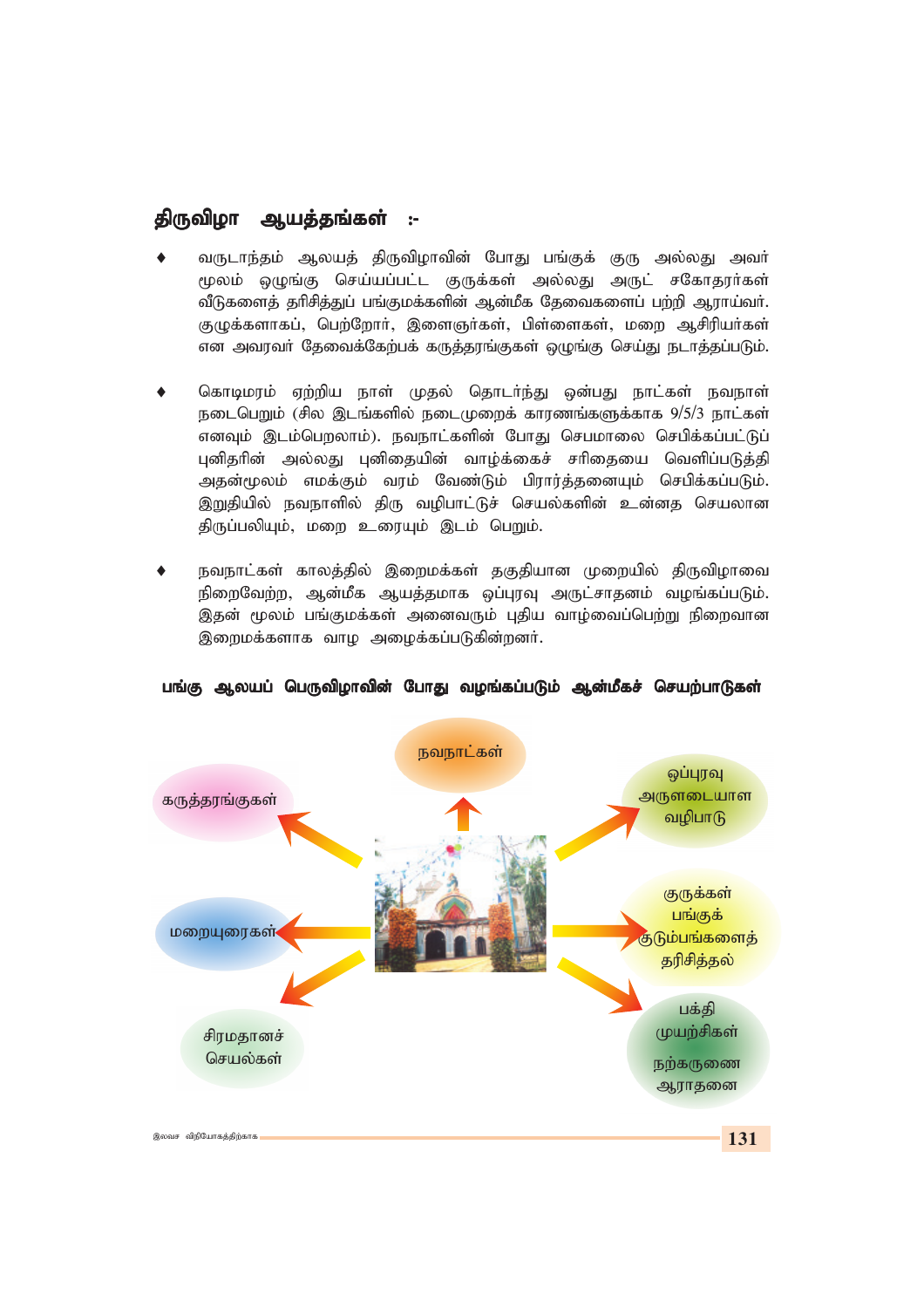#### செயற்பாடு :-

உங்கள் ஆலயத் திருவிழாவை நினைவுபடுத்துங்கள். அதன் மூலம் உங்கள் வாழ்க்கைக்குக் கிடைத்த நன்மைகள் எவை என்பதை நினைவுபடுத்துங்கள்.

# *khiy MuhjidAk; jpUtpohj; jpUg;gypAk; khiy jpUtpohj; jpUg;gypAk;*

- ♦ மாலை ஆராதனை அல்லது வெஸ்பர் திருவழிபாடு இறை மக்களை ஒன்றுகூட்டும் நிகழ்வு.
- திருச்சபையினால் அங்கீகரிக்கப்பட்ட திருப்புகழ்மாலைக்கு ஒரே மனதுடன் பங்குகொள்ளும் துறுவற, பொதுநிலையினர் நற்செய்தியையும், கிருப்பாடலையும் பின்னணியாகக் கொண்டு நற்கருணை வழிபாட்டில் ஒன்றுபடுகின்றனர்.
- பங்குப் பெருவிழாவின் உச்சக்கட்டம் திருவிழாத் திருப்பலியாகும்.
- திருப்பலியில் பங்கு மக்கள் எல்லோரும் ஒன்றிணைகின்றோம். நற்கருணைத் திருவிருந்தில் பங்குபற்றுவதால் பங்கு மக்கள் எல்லோரும் ஒன்றாகக் கிறிஸ்துவின் மறை உடலில் உறுப்பினர்களாகின்றோம்.
- எமது ஆலயத்தின் பெயர் கொண்ட புனிதரின் பரிந்துரையினாலும் அவரது வேண்டுதலினாலும் நாம் பெற்றுக் கொண்ட வரங்களுக்காக மகிழ்ச்சியோடு இறைவனுக்கு நன்றிப்பலி செலுத்தி இறைமகிமையில் பங்குகொள்ளுகின்றோம்.
- திருப்பலியில் ஒன்றிணைந்த நாம், பங்குப் புனிதரின் பெருவிழாவை எமது இல்லங்களில் குடும்பமாக, உற்றார், உறவினர், நண்பர்களோடு கூடி எமது *kfpo;r;rpiag; gfpHe;J nfhs;Sfpd;Nwhk;.*

#### திருச்சுரூபப் பவனி

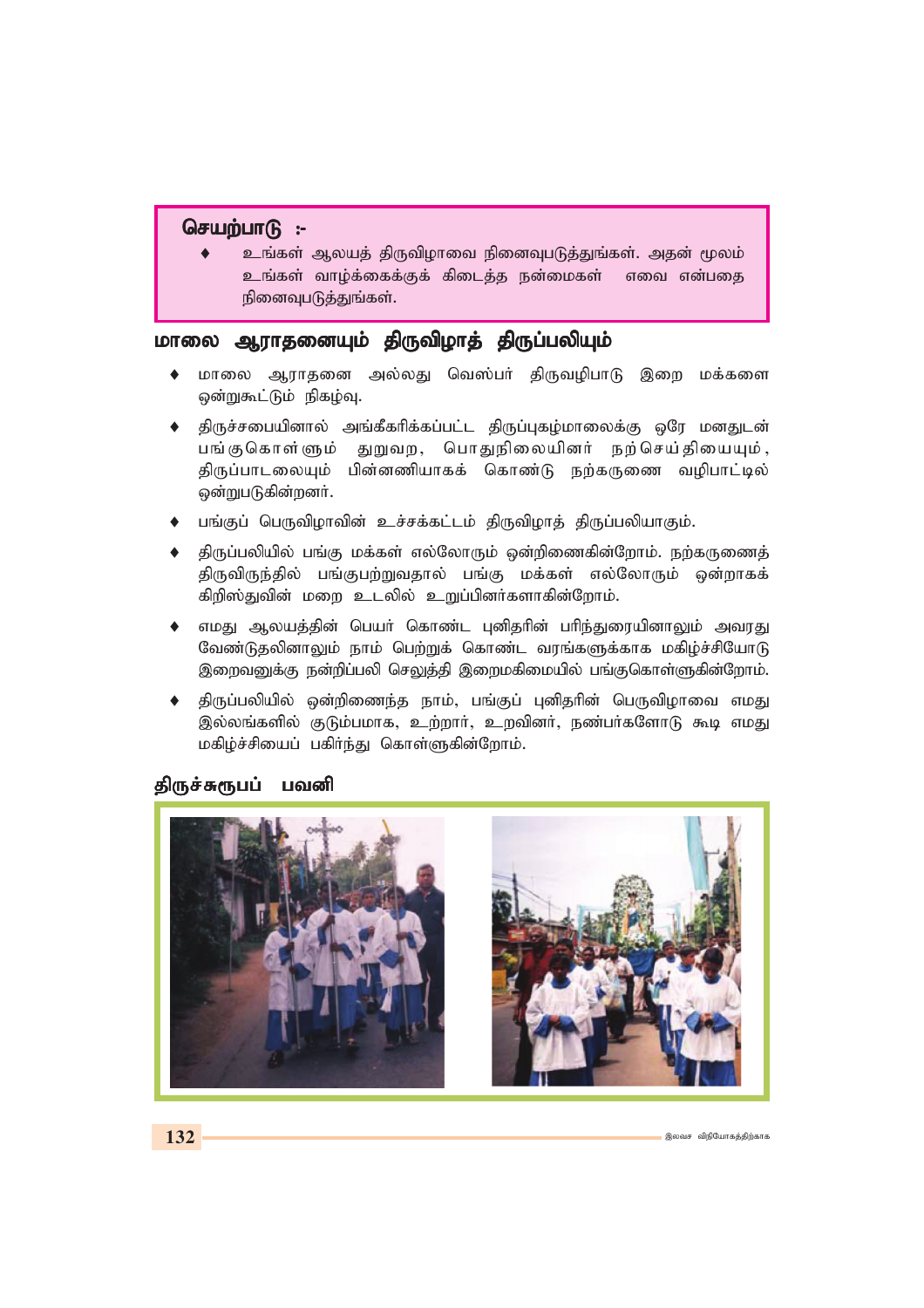- ஆலயத் திருவிழாவில் முக்கியமான பகுதியாக திருச்சுரூபப் பவனி இடம் பெறுகின்றது. திருச் சுரூபப் பவனியானது, நாம் நமது பாதுகாவலரான புனிதரின் மூலமாகப் பெற்றுக்கொண்ட வரங்களுக்காக நன்றிப்பெருக்கோடு இறைவனையே மகிமைப்படுத்துகின்றோம் என்ற உணர்வை எம்மில் வளர்க்கின்றது.
- இச்சந்தா்ப்பமானது ஒருவரை ஒருவா் ஏற்று மதித்து நடக்கவும், ஒன்றித்துச் செயற்படவும் வாய்ப்பளிக்கும் ஒரு நிகழ்வாகும்.
- திருச்சுரூபப் பவனியானது பாடல்கள், செபங்கள், ஆர்ப்பரிப்புக்கள் மூலம் நாம் வாழும் சூழலில் ஒரே குடும்பமாக இறைவனுக்குச் சாட்சி பகரும் சந்தர்ப்பமாகும்.
- பங்குப் பெருவிழாவுடன் தொடர்புடைய நிகழ்வுகள் சில கீழே கொடுக்கப்பட்டுள்ளன. இவற்றின் வழியாக நீா் பெற்றுக்கொள்ளும் ஆன்மீக செயல்களை அட்டவணைப்படுத்துக.

|    | நிகழ்வு                        | ஆன்மீக செயற்பாடு                                        |
|----|--------------------------------|---------------------------------------------------------|
| 1. | கொடி மரம் ஏற்றுதல்             | ஒற்றுமையின் அடையாளம்<br>திருவிழாவின் ஆரம்பம்<br>தியாகம் |
| 2. | மாலை ஆராதனை<br>$($ வெஸ்பர் $)$ |                                                         |
| 3. | மன்னிப்பு வழிபாடு              |                                                         |
| 4. | திருவிழாத் திருப்பலி           |                                                         |
| 5. | திருச்சுரூபப் பவனி             |                                                         |

வெளி ஆடம்பரங்களுக்கு முக்கியத்துவம் கொடுக்காமல் உண்மையான ஆன்மீகத் தாகம் கொண்டவா்களாய் கிறிஸ்தவ வாழ்விற்குத் தேவையான நீதி, சகோதரத்துவம், அன்பு, இரக்கம் போன்ற விழுமியங்களை வளர்க்கும் பொருட்டு எமது திருவிழாக் காலங்களில் வழிபாடுகளையும், பிறசெயற்பாடுகளையும் ஒழுங்குபடுத்துகின்றோம்.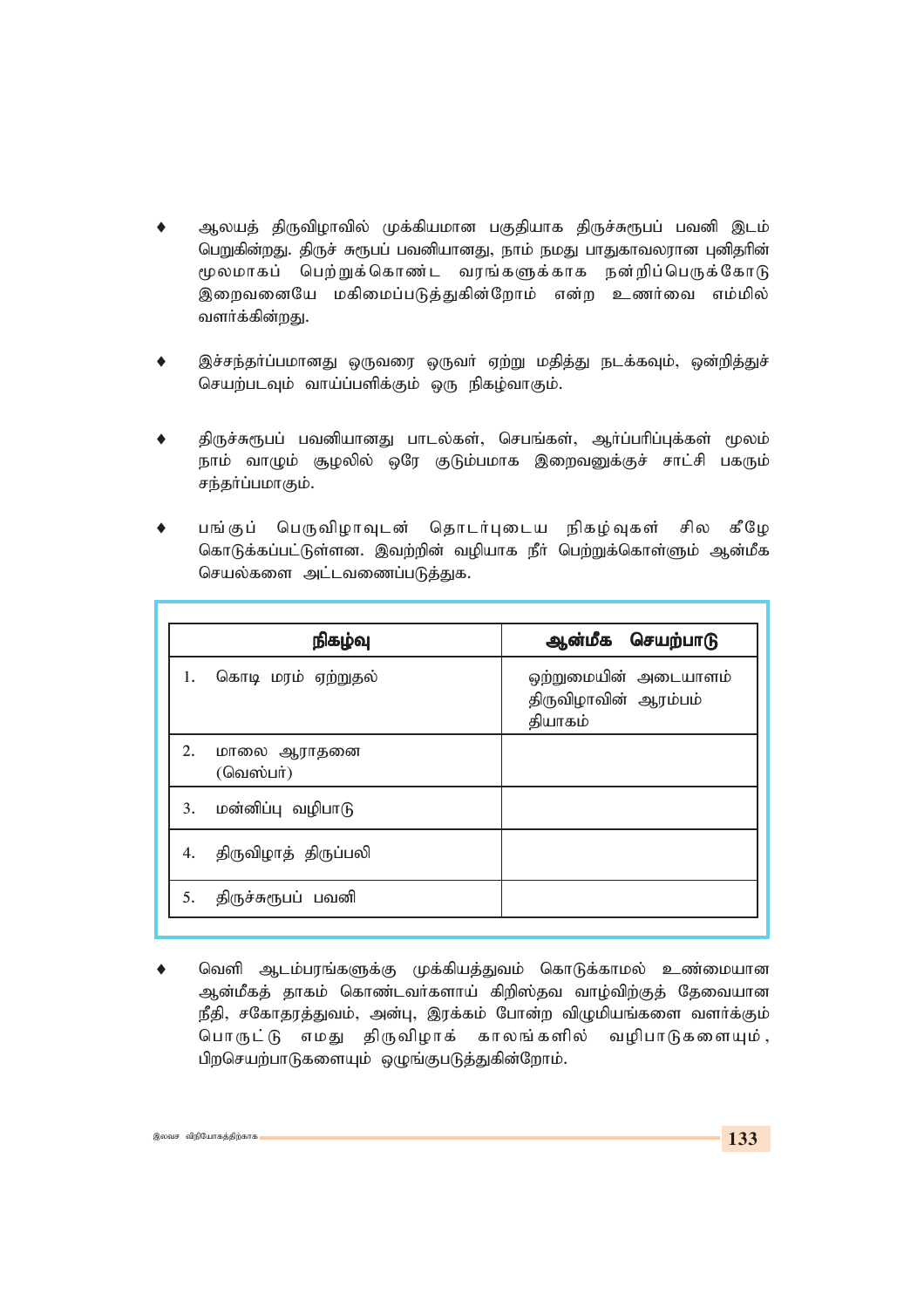<u>உங்கள் திருவிழாக்களை நான் வெறுத்து அருவருக்கின்றேன்: உங்கள்</u> வழிபாட்டுக் கூட்டங்களில் எனக்கு விருப்பமே இல்லை. எரிபலிகளையும் தானியப் படையல்களையும் எனக்கு நீங்கள் செலுத்தினாலும் நான் ஏற்க மாட்டேன்: கொழுத்த விலங்குகளை நல்லுறவுப் பலிகளாகச் செலுத்தும்போது நான் ஏறெடுத்தும் பார்க்கமாட்டேன். என் முன்னிலையில் நீங்கள் இரைச்சலிட்டுப் பாடும் பாடல்களை நிறுத்துங்கள், உங்கள் வீணைகளின் ஓசையை நான் கேட்க மாட்டேன். மாறாக, நீதி வெள்ளமெனப் பொங்கி வருக! நேர்மை வற்றாத ஆறாகப் பாய்ந்து வருக!

*MNkh]; 5:21-24*

எசாயா 1:11-19 திருவிவிலியப் பகுதியை வாசித்து திருவிழாக்கள் பற்றி இறைவன் விரும்புபவை எவை, விரும்பாதவை எவை எனப் பட்டியல்படுத்துங்கள்.

| விரும்புபவை | விரும்பாதவை |
|-------------|-------------|
|             |             |
|             |             |
|             |             |
|             |             |
|             |             |

சிந்தனைக்கு :-

- பங்கு ஆலயத் திருவிழா பங்கு மக்களுக்கு ஆசீர்வாதமாகும்.
- இறை மக்களின் ஆன்மீக வாழ்வை வளர்ப்பதன் மூலம் தம்மைப்பற்றிய நல்லெண்ணத்தையும், சுய கௌரவத்தையும் அளிக்கின்றது.
- மனித மாண்பு பேணப்படுவதன் மூலம் மனித நேயம் கட்டியெழுப்பப்படுகின்றது.
- மக்களிடையே சகோதரத்துவமும் நல்லெண்ணமும் ஏற்பட்டு ஒரே கிறிஸ்துவின் உடலையும் இரத்தத்தையும் உண்டு மகிழும் சமூகமாக *khWfpd;Nwhk;.*
- இவ்வாறான செயற்பாடுகளை ஊக்கப்படுத்தி கிறிஸ்தவ வாழ்வுக்கு எம்மை இட்டுச் செல்லும் கருவியாக பங்கு ஆலயத்திருவிழா அமைகின்றது.